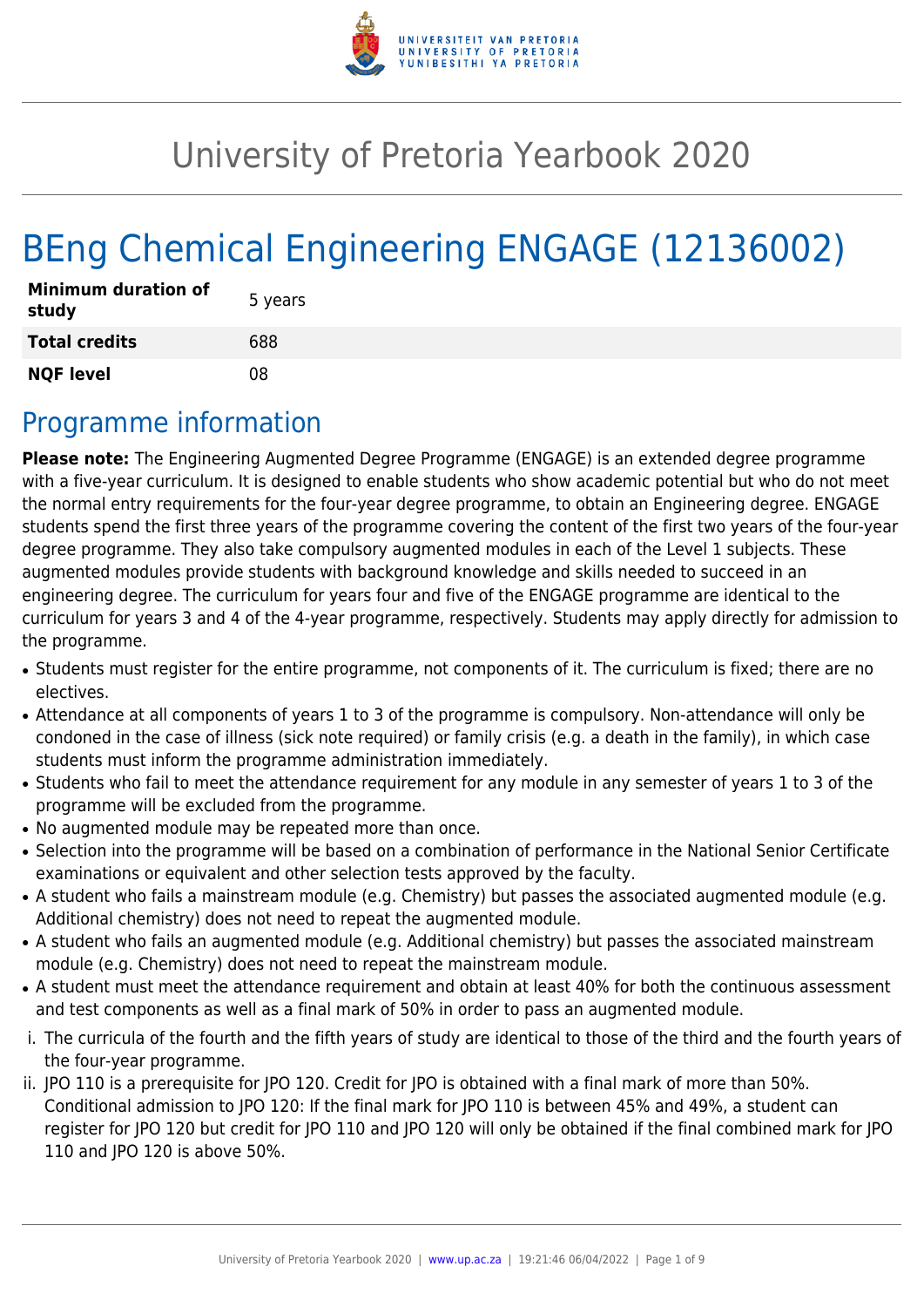

**Please note:** All students will be required to successfully complete JCP 203, Community-based project 203, as part of the requirements for the BEng degree. A student may register for the module during any of the years of study of the programme, but preferably not during the first or the final year of study.

### **Learning outcomes of the BEng degree:**

A graduate in engineering should be able to apply the following skills on an advanced level:

- a. Engineering problem solving.
- b. Application of specialist and fundamental knowledge, with specific reference to mathematics, basic sciences and engineering sciences.
- c. Engineering design and synthesis.
- d. Investigation, experimentation and data analysis.
- e. Engineering methods, skills, tools and information technology.
- f. Professional and general communication.
- g. Awareness and knowledge of the impact of engineering activity on society and the physical environment.
- h. Work in teams and in multidisciplinary environments.
- i. An awareness and ability for lifelong learning.
- j. An awareness and knowledge of principles of professional ethics and practice.
- k. Awareness and knowledge of engineering management principles and economic decision-making.

#### **Learning contents of the BEng programmes:**

Six essential knowledge areas are included in the syllabi of the programmes. The typical representation of each knowledge area as a percentage of the total contents of an undergraduate programme is given in brackets ( ) in the list below. This percentage varies for the different study directions, but conforms in all instances to the minimum knowledge area content as stipulated by ECSA.

Knowledge areas:

- a. Mathematics, including numerical methods and statistics (13%)
- b. Basic sciences: the natural sciences essential to the programme (15%)
- c. Engineering sciences (40%)
- d. Engineering design and synthesis (16%)
- e. Computing and information technology (5%)
- f. Complementary studies: communication, economy, management, innovation, environmental impact, ethics, engineering practice (11%).

### Promotion to next study year

#### **Promotion to the second semester of the first year and to the second year of study (Eng. 14)**

- a. A new first-year student who has failed in all the prescribed modules of the programme at the end of the first semester, is excluded from studies in the School of Engineering. A student who is registered for the Engineering Augmented Degree Programme and has passed only 8 credits will also be excluded.
- b. A student who complies with all the requirements of the first year of study, is promoted to the second year of study.
- c. A student who has not passed at least 70% of the credits of the first year of study after the November examinations, must reapply for admission should he/she intend to proceed with his/her studies. Application on the prescribed form must be submitted to the Student Administration of the School of Engineering not later than 11 January. Late applications will be accepted only in exceptional circumstances after approval by the Dean. Should first-year students be readmitted, conditions of readmission will be determined by the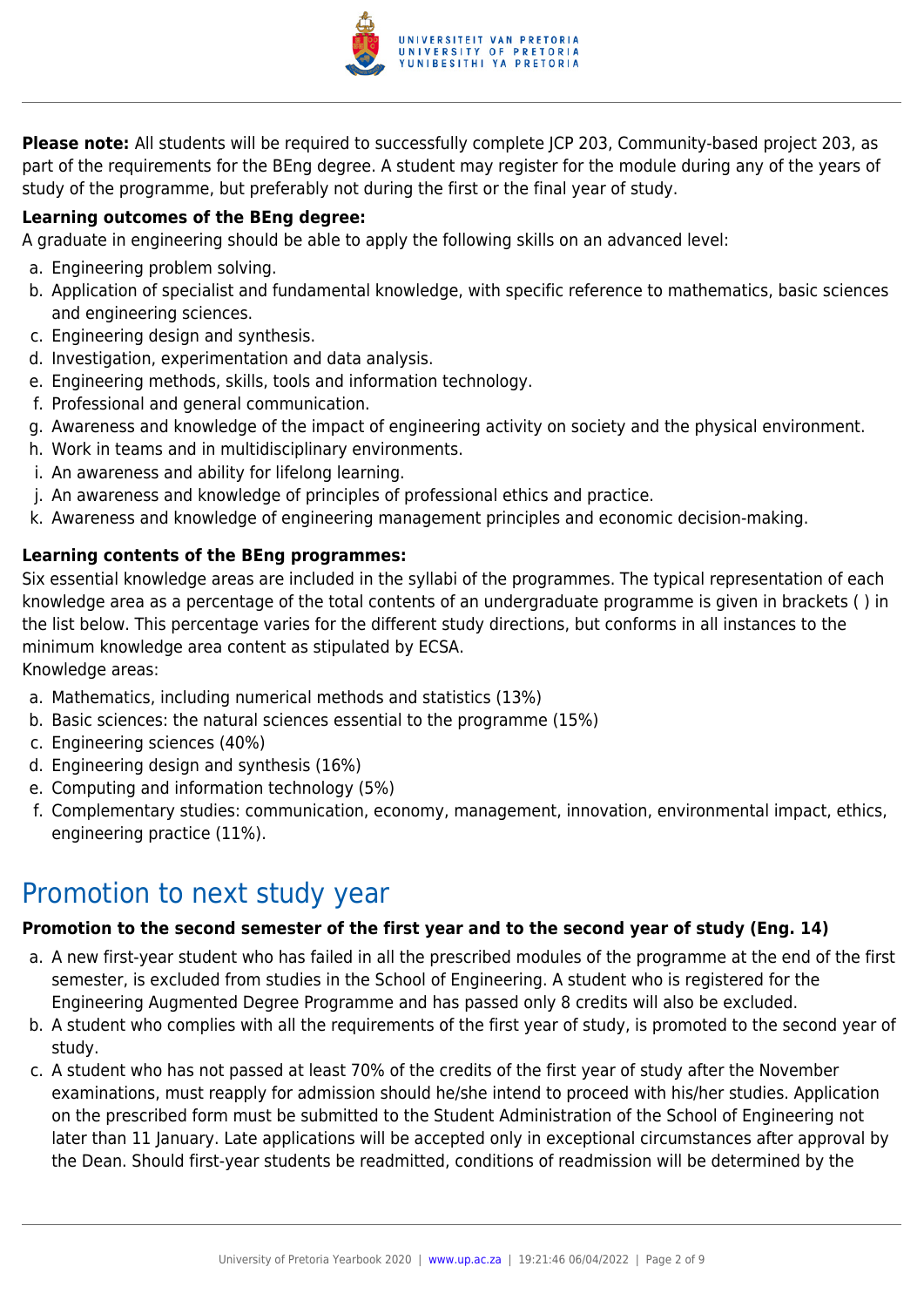

Admissions Committee.

- d. Students who have not passed all the prescribed modules at first year level (level 100), as well as students who are readmitted in terms of Faculty Regulations must register for the outstanding first-year level (level-100) modules.
- e. A student who is repeating his or her first year, may, on recommendation of the relevant heads of department and with the approval of the Dean, be permitted to enroll for modules of the second-year of study in addition to the first-year modules which he or she failed, providing that he or she complies with the prerequisites for the second-year modules and no timetable clashes occur. Students on the ENGAGE programme may, following the same procedure, be permitted to enrol for level-200 modules in addition to the level-100 modules which he/she failed providing that he/she complies with the prerequisites for the modules at 200-level and no timetable clashes occur. On recommendation of the relevant head of department and with special permission from the Dean, permission may be granted to exceed the prescribed number of credits. The total number of credits which may be approved may not exceed the normal number of credits per semester by more than 16 credits.
- f. Students in Computer, Electrical and Electronic Engineering, who fail a first-year module for the second time, forfeit the privilege of registering for any modules of an advanced year of study.

#### **Please note:**

- i. From the second year of study each student should be in possession of an approved calculator. It is assumed that each student will have easy access to a laptop computer.
- ii. Students who intend transferring to Mining Engineering, must familiarise themselves with the stipulations set out in the syllabi of PWP 121 Workshop practice 121.

### **Promotion to the third year of study of the Four-year Programme, as well as to the third and the fourth years of study of the ENGAGE Programme. In case of the fourth year of study of the ENGAGE Programme, the words "first", "second" and "third" must be substituted with the words "second", "third" and "fourth" respectively. (Eng. 15)**

- a. A student who complies with all the requirements of the second year of study, is promoted to the third year of study.
- b. A student must pass all the prescribed modules at first year level (level 100) before he or she is admitted to any module at third year level (level 300).
- c. A student who is repeating his or her second year must register for all the second-year modules still outstanding. Such a student may, on recommendation of the relevant head of department and with the approval of the Dean, be permitted to enroll for modules of the third year of study in addition to the secondyear modules which he or she failed, providing that he or she complies with the prerequisites for the thirdyear modules and no timetable clashes occur. On recommendation of the relevant head of department, and with special permission from the Dean, permission may be granted to exceed the prescribed number of credits. The total number of credits which may be approved may not exceed the normal number of credits per semester by more than 16 credits.
- d. Students in Computer, Electrical and Electronic Engineering who fail a second-year module for the second time forfeit the privilege of registering for any modules of the third year of study.
- e. Students who intend transferring to Mining Engineering must familiarise themselves with the stipulations set out in the syllabi of PWP 120 Workshop practice 120, as well as PPY 317 Practical training 317.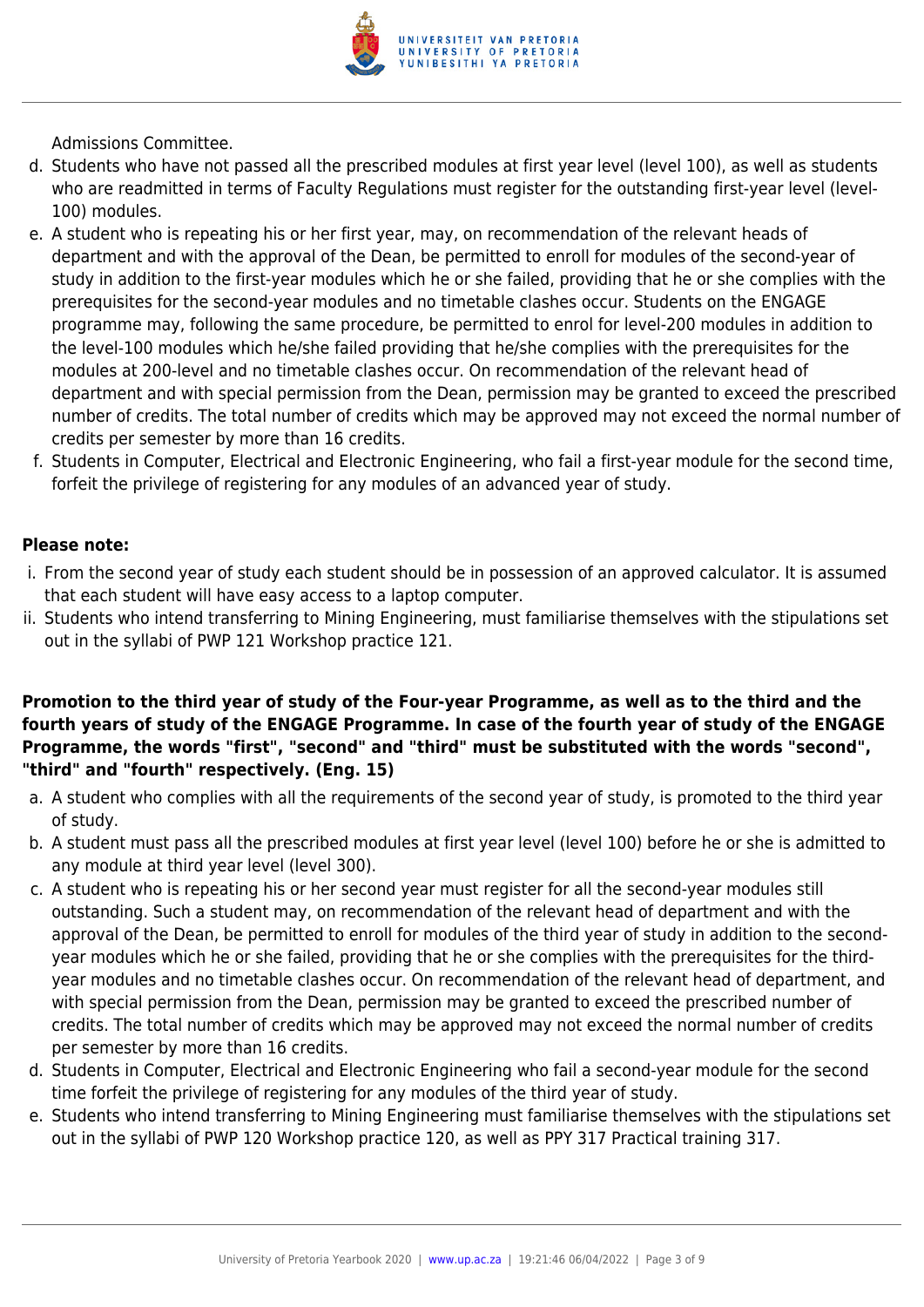

**Promotion to the fourth year of study of the Four-year Programme, as well as to the fifth year of study of the ENGAGE Programme. In case of the fifth year of study of the ENGAGE Programme, the words "second", "third" and "fourth" must be substituted with the words "third", "fourth" and "fifth" respectively. (Eng. 16)**

- a. A student who complies with all the requirements of the third year of study is promoted to the fourth year of study. A student who does not comply with all the requirements but who is able to register for all outstanding modules in order to complete the degree programme, may at registration be promoted to the fourth year of study.
- b. A student must pass all the prescribed modules of the second year of study, before he or she is admitted to any module of the fourth year of study.
- c. A student who has not passed all the prescribed modules of the third year of study, must register for the outstanding modules. A student may be admitted by the Dean, on the recommendation of the relevant head of department, to modules of the fourth year of study, in addition to the outstanding third-year modules, provided that he or she complies with the prerequisites of the fourth-year modules and no timetable clashes occur. The total number of credits per semester for which a student registers may not exceed the normal number of credits per semester by more than 16 credits. In exceptional cases, the Dean may, on recommendation of the relevant head of department, permit a student to exceed the above limit.
- d. Students in Computer, Electrical and Electronic Engineering who fail a third-year module for the second time, forfeit the privilege of registering for any modules of the fourth year of study.

# Pass with distinction

- a. A student graduates with distinction if:
- i. no module of the third or fourth year of study of the four year programme or of the fourth or fifth year of the ENGAGE programme was repeated and a weighted average of at least 75% was obtained in one year in all the modules of the final year of study; and
- ii. the degree programme was completed within the prescribed four years for the four year programme and within the prescribed five years of the ENGAGE programme.
- b. Exceptional cases to the above will be considered by the Dean.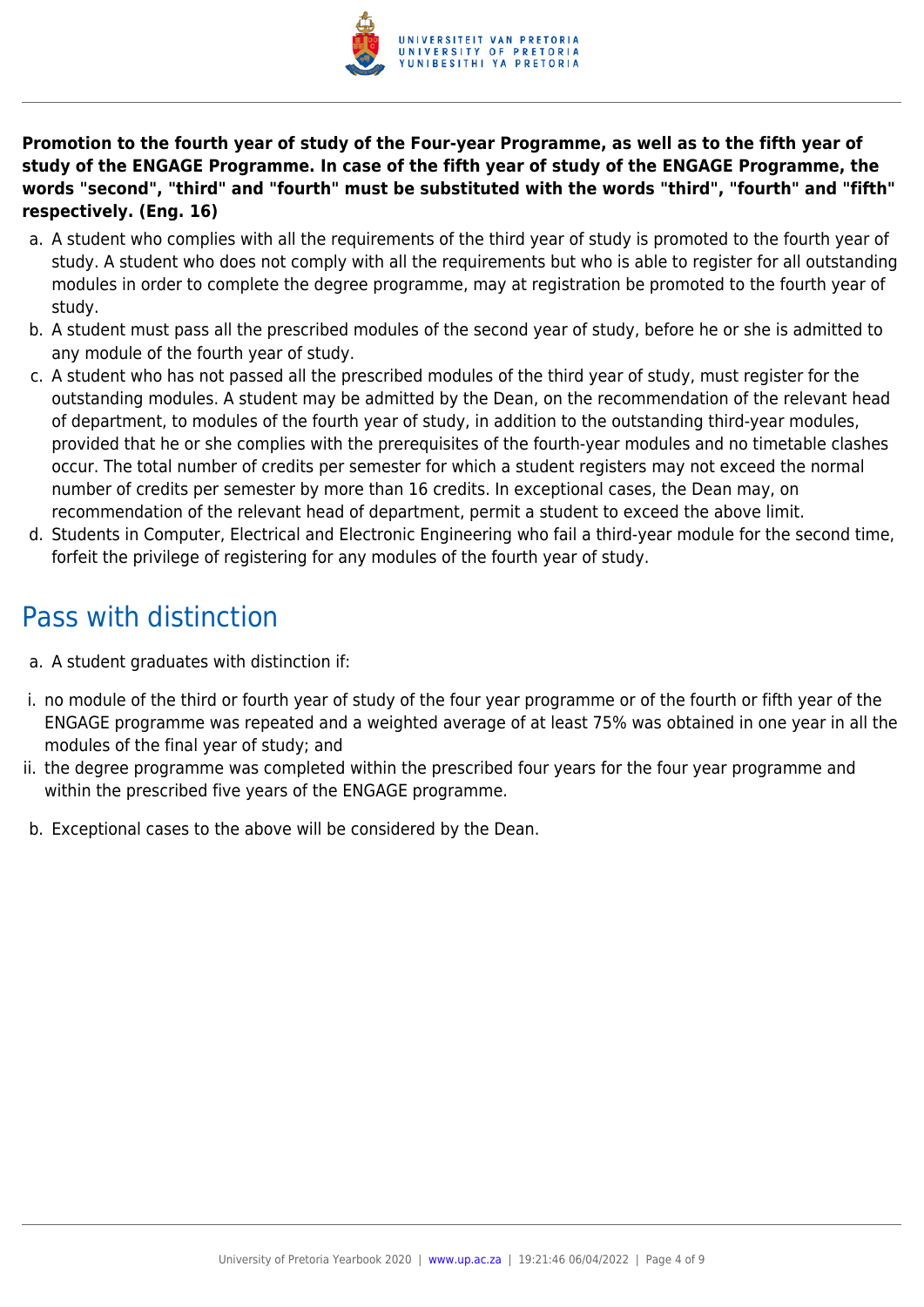

### **Minimum credits: 128**

### **Fundamental modules**

[Academic orientation 112](https://www.up.ac.za/faculty-of-education/yearbooks/2020/modules/view/UPO 112) (UPO 112) - Credits: 0.00

### **Core modules**

[General chemistry 171](https://www.up.ac.za/faculty-of-education/yearbooks/2020/modules/view/CHM 171) (CHM 171) - Credits: 16.00 [Physics 176](https://www.up.ac.za/faculty-of-education/yearbooks/2020/modules/view/FSK 176) (FSK 176) - Credits: 16.00 [Humanities and social sciences 110](https://www.up.ac.za/faculty-of-education/yearbooks/2020/modules/view/HAS 110) (HAS 110) - Credits: 8.00 [Humanities and social sciences 120](https://www.up.ac.za/faculty-of-education/yearbooks/2020/modules/view/HAS 120) (HAS 120) - Credits: 8.00 [Professional orientation 110](https://www.up.ac.za/faculty-of-education/yearbooks/2020/modules/view/JPO 110) (JPO 110) - Credits: 8.00 [Additional Chemistry 1 111](https://www.up.ac.za/faculty-of-education/yearbooks/2020/modules/view/JPO 111) (JPO 111) - Credits: 8.00 [Additional Mathematics 1 116](https://www.up.ac.za/faculty-of-education/yearbooks/2020/modules/view/JPO 116) (JPO 116) - Credits: 8.00 [Professional orientation 120](https://www.up.ac.za/faculty-of-education/yearbooks/2020/modules/view/JPO 120) (JPO 120) - Credits: 8.00 [Additional Physics 122](https://www.up.ac.za/faculty-of-education/yearbooks/2020/modules/view/JPO 122) (JPO 122) - Credits: 8.00 [Additional Mathematics 2 126](https://www.up.ac.za/faculty-of-education/yearbooks/2020/modules/view/JPO 126) (JPO 126) - Credits: 8.00 [Calculus 158](https://www.up.ac.za/faculty-of-education/yearbooks/2020/modules/view/WTW 158) (WTW 158) - Credits: 16.00 [Mathematics 164](https://www.up.ac.za/faculty-of-education/yearbooks/2020/modules/view/WTW 164) (WTW 164) - Credits: 16.00 [Workshop practice 121](https://www.up.ac.za/faculty-of-education/yearbooks/2020/modules/view/WWP 121) (WWP 121) - Credits: 6.00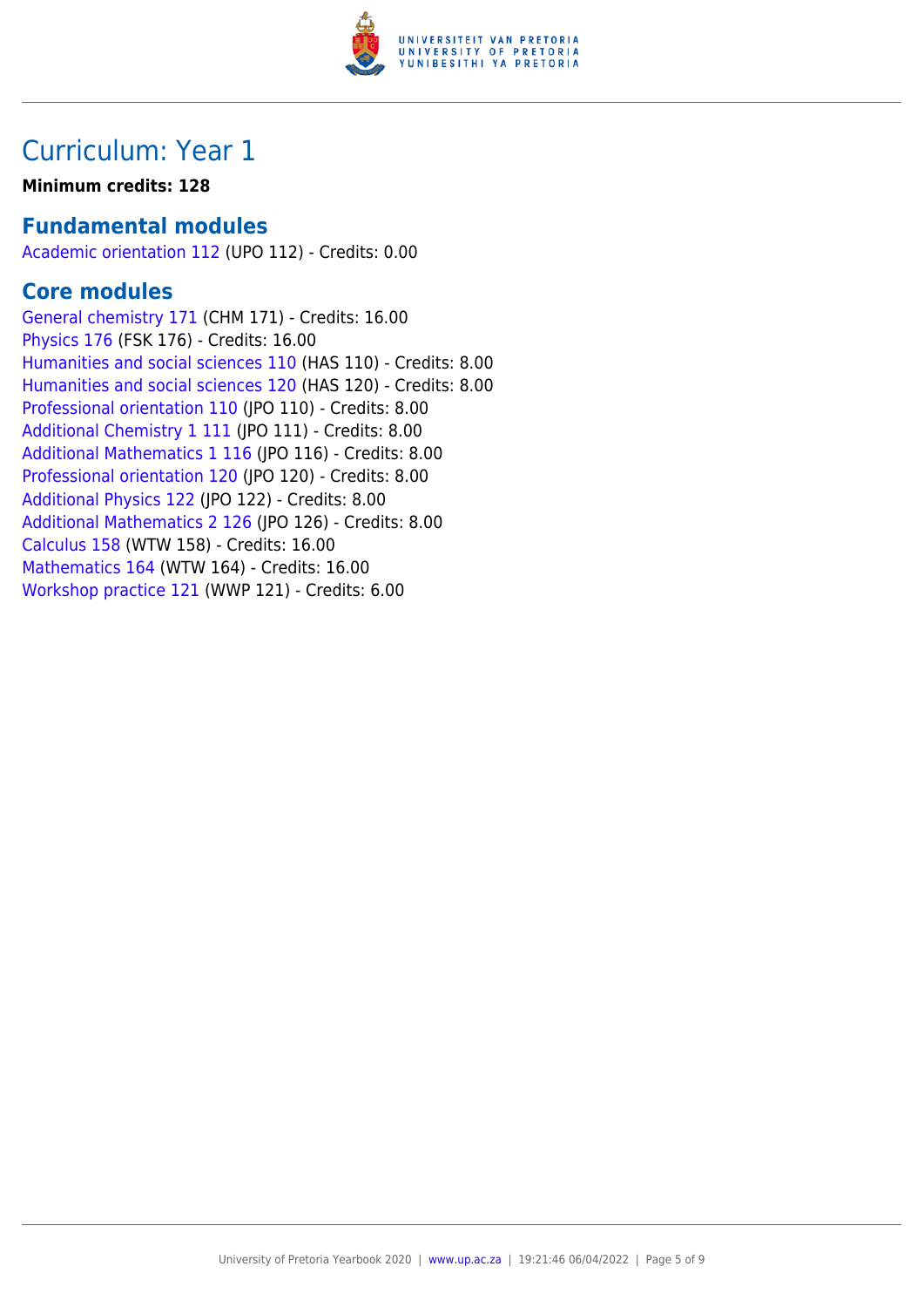

### **Minimum credits: 136**

### **Core modules**

[General chemistry 181](https://www.up.ac.za/faculty-of-education/yearbooks/2020/modules/view/CHM 181) (CHM 181) - Credits: 16.00 [Chemical engineering 113](https://www.up.ac.za/faculty-of-education/yearbooks/2020/modules/view/CIR 113) (CIR 113) - Credits: 8.00 [Chemical engineering 123](https://www.up.ac.za/faculty-of-education/yearbooks/2020/modules/view/CIR 123) (CIR 123) - Credits: 8.00 [Electricity and electronics 111](https://www.up.ac.za/faculty-of-education/yearbooks/2020/modules/view/EBN 111) (EBN 111) - Credits: 16.00 [Community-based project 203](https://www.up.ac.za/faculty-of-education/yearbooks/2020/modules/view/JCP 203) (JCP 203) - Credits: 8.00 [Additional Electricity and electronics 112](https://www.up.ac.za/faculty-of-education/yearbooks/2020/modules/view/JPO 112) (JPO 112) - Credits: 8.00 [Additional Graphical communication 113](https://www.up.ac.za/faculty-of-education/yearbooks/2020/modules/view/JPO 113) (JPO 113) - Credits: 8.00 [Additional Chemistry 2 121](https://www.up.ac.za/faculty-of-education/yearbooks/2020/modules/view/JPO 121) (JPO 121) - Credits: 8.00 [Additional Mechanics 125](https://www.up.ac.za/faculty-of-education/yearbooks/2020/modules/view/JPO 125) (JPO 125) - Credits: 8.00 [Graphical communication 110](https://www.up.ac.za/faculty-of-education/yearbooks/2020/modules/view/MGC 110) (MGC 110) - Credits: 16.00 [Mechanics 122](https://www.up.ac.za/faculty-of-education/yearbooks/2020/modules/view/SWK 122) (SWK 122) - Credits: 16.00 [Calculus 258](https://www.up.ac.za/faculty-of-education/yearbooks/2020/modules/view/WTW 258) (WTW 258) - Credits: 8.00 [Numerical methods 263](https://www.up.ac.za/faculty-of-education/yearbooks/2020/modules/view/WTW 263) (WTW 263) - Credits: 8.00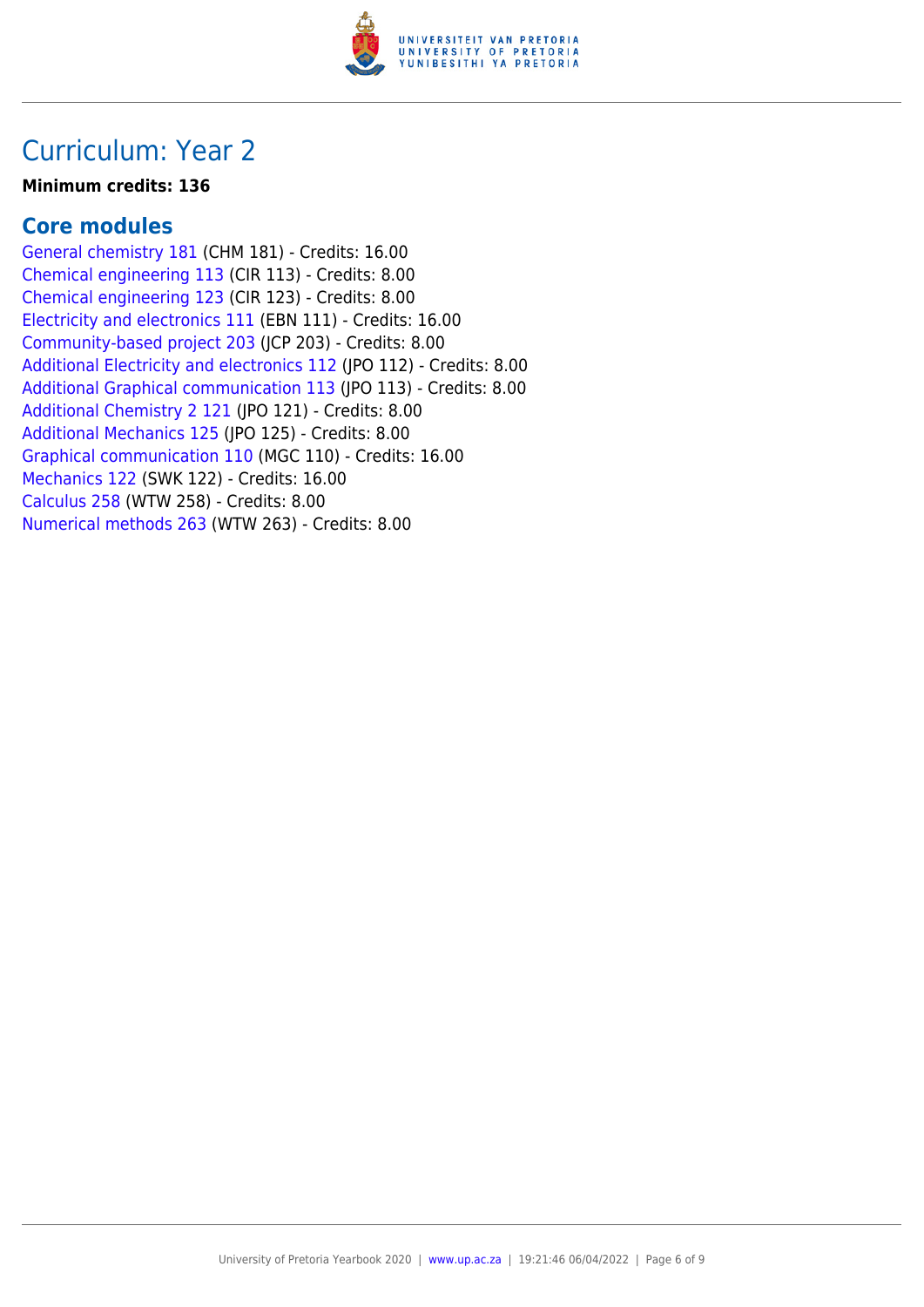

#### **Minimum credits: 138**

### **Core modules**

[Engineering statistics 220](https://www.up.ac.za/faculty-of-education/yearbooks/2020/modules/view/BES 220) (BES 220) - Credits: 8.00 [Chemistry 215](https://www.up.ac.za/faculty-of-education/yearbooks/2020/modules/view/CHM 215) (CHM 215) - Credits: 12.00 [Chemistry 226](https://www.up.ac.za/faculty-of-education/yearbooks/2020/modules/view/CHM 226) (CHM 226) - Credits: 8.00 [Chemical engineering materials 210](https://www.up.ac.za/faculty-of-education/yearbooks/2020/modules/view/CIM 210) (CIM 210) - Credits: 8.00 [Chemical engineering 211](https://www.up.ac.za/faculty-of-education/yearbooks/2020/modules/view/CIR 211) (CIR 211) - Credits: 12.00 [Thermodynamics 223](https://www.up.ac.za/faculty-of-education/yearbooks/2020/modules/view/CTD 223) (CTD 223) - Credits: 16.00 [Electrical engineering 221](https://www.up.ac.za/faculty-of-education/yearbooks/2020/modules/view/EIR 221) (EIR 221) - Credits: 16.00 [Programming and information technology 213](https://www.up.ac.za/faculty-of-education/yearbooks/2020/modules/view/MPR 213) (MPR 213) - Credits: 16.00 [Strength of materials 210](https://www.up.ac.za/faculty-of-education/yearbooks/2020/modules/view/SWK 210) (SWK 210) - Credits: 16.00 [Mathematics 238](https://www.up.ac.za/faculty-of-education/yearbooks/2020/modules/view/WTW 238) (WTW 238) - Credits: 16.00 [Differential equations 256](https://www.up.ac.za/faculty-of-education/yearbooks/2020/modules/view/WTW 256) (WTW 256) - Credits: 8.00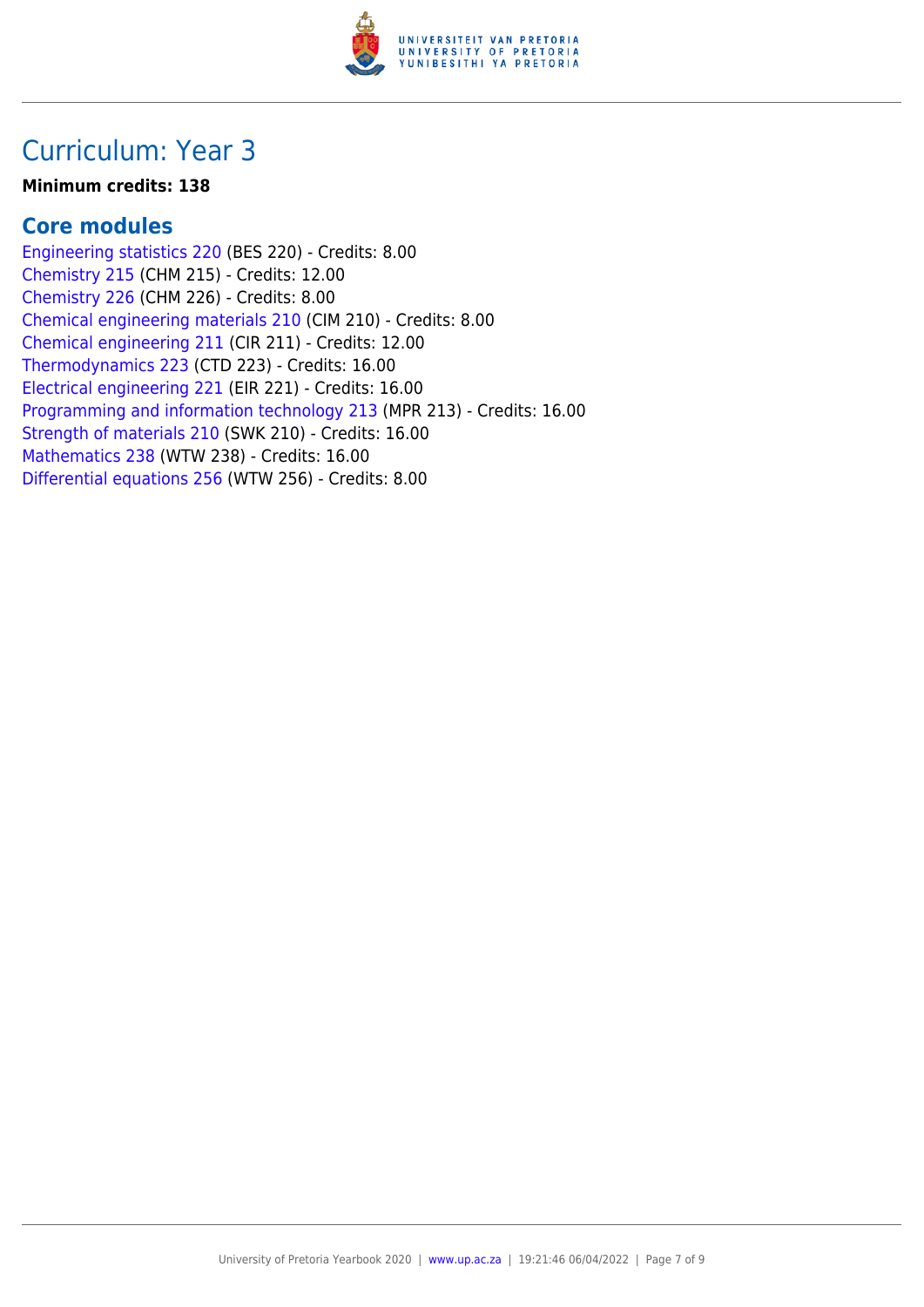

### **Minimum credits: 144**

### **Core modules**

[Engineering management 310](https://www.up.ac.za/faculty-of-education/yearbooks/2020/modules/view/BSS 310) (BSS 310) - Credits: 8.00 [Biochemical engineering 310](https://www.up.ac.za/faculty-of-education/yearbooks/2020/modules/view/CBI 310) (CBI 310) - Credits: 16.00 [Chemical engineering design 320](https://www.up.ac.za/faculty-of-education/yearbooks/2020/modules/view/CIO 320) (CIO 320) - Credits: 16.00 [Chemical engineering 310](https://www.up.ac.za/faculty-of-education/yearbooks/2020/modules/view/CIR 310) (CIR 310) - Credits: 8.00 [Professional and technical communication 310](https://www.up.ac.za/faculty-of-education/yearbooks/2020/modules/view/CJJ 310) (CJJ 310) - Credits: 8.00 [Kinetics 321](https://www.up.ac.za/faculty-of-education/yearbooks/2020/modules/view/CKN 321) (CKN 321) - Credits: 16.00 [Laboratory 321](https://www.up.ac.za/faculty-of-education/yearbooks/2020/modules/view/CLB 321) (CLB 321) - Credits: 16.00 [Mass transfer 310](https://www.up.ac.za/faculty-of-education/yearbooks/2020/modules/view/CMO 310) (CMO 310) - Credits: 16.00 [Transfer processes 311](https://www.up.ac.za/faculty-of-education/yearbooks/2020/modules/view/COP 311) (COP 311) - Credits: 16.00 [Process dynamics 321](https://www.up.ac.za/faculty-of-education/yearbooks/2020/modules/view/CPN 321) (CPN 321) - Credits: 16.00 [Practical training 311](https://www.up.ac.za/faculty-of-education/yearbooks/2020/modules/view/CPY 311) (CPY 311) - Credits: 16.00 [Engineering activity and group work 320](https://www.up.ac.za/faculty-of-education/yearbooks/2020/modules/view/MIA 320) (MIA 320) - Credits: 8.00